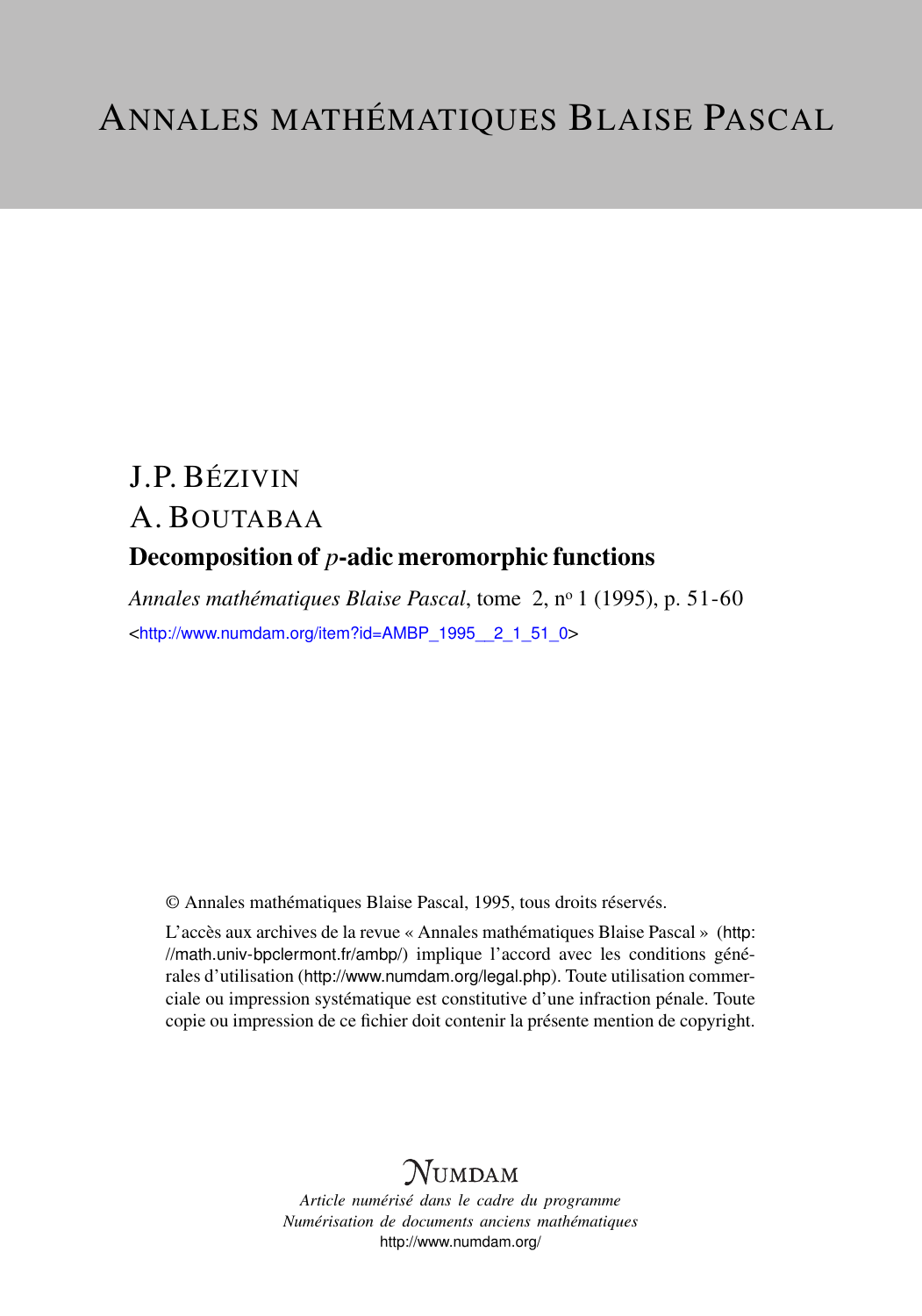Ann. Math. Blaise Pascal, Vol. 2, N° 1, 1995, pp.51- 60

# DECOMPOSITION OF p-ADIC MEROMORPHIC FUNCTIONS

# J.P. Bézivin and A. Boutabaa

Abstract. Given a meromorphic function, we are interested in how many ways it can be expressed as a composite of other meromorphic functions. Is this always possible? And, when it is the case, what about unicity of such an expression? Etc...

In the case of polynomials, the discussion is relatively easy and has been studied in details by Ritt [13]. As soon as one passes to rational functions the problem becomes much more difficult.

Various aspects of the problem concerning the complex meromorphic functions have been studied by many authors [3], [7], [8], [9], [10], [11], [12] and [14].

In this work, we deal with p-adic meromorphic functions. We will see that one neither can always use the same methods that those of the complex case nor obtain the same results. This is due to the fact that the distribution of the singularities is not the same in the two cases. For instance, in C one can consider entire functions whose all zeros lie on a single straight line (real numbers for example). Then many results concerning such functions and based upon a theorem of Edrei [6] are obtained (11J, [12]. This result of Edrei plays an important role in the complex decomposition theory and there is no possible p-adic version of it.

1991 Mathematics subject classification: : Primary 12H25; Secondary 46S10.

#### I. p-adic meromorphic functions

We note  $\mathcal{A}(\mathcal{C}_p)$  the ring of entire functions in  $\mathbb{C}_p$  and  $\mathcal{M}(\mathbb{C}_p)$  the field of meromorphic functions in all  $\mathbb{C}_p$ .

**Definition 1.1.** Let  $f_1, \ldots, f_n \in \mathcal{M}(\mathbb{C}_p)$  such that :

$$
f=f_1\circ f_2\circ\cdots\circ f_n.
$$

We say that this is a decomposition of f and that  $f_1, \ldots, f_n$  are factors of f.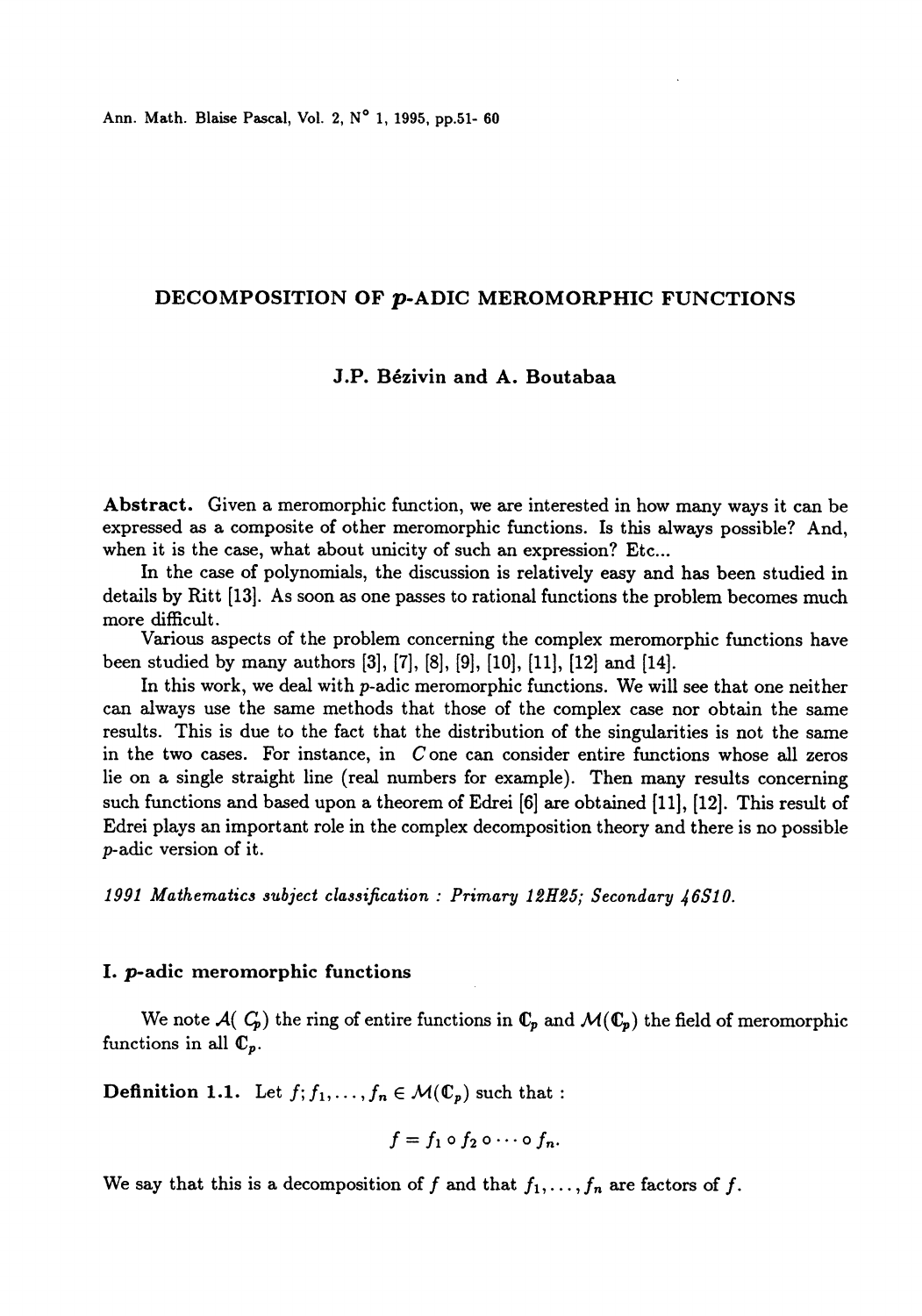Given a rationnal function  $R(x) = \frac{P(x)}{Q(x)}$ , where  $P(x), Q(x)$  are polynomials of  $\mathbb{C}_p[x]$ relatively prime, we call degree of  $R(x)$  the number

$$
\deg R = \max(\deg P;\deg Q).
$$

**Definition 1.2.** A function  $f \in \mathcal{M}(\mathbb{C}_p)$  is said to be indecomposable if, in all decomposition of  $f$ , all factors, except at most one, are rational functions of degree one.

**Definition 1.3.** A function  $f \in \mathcal{M}(\mathbb{C}_p)$  is said to be pseudo-indecomposable if in all decomposition, all factors, except at most one, are rational functions.

Remark 1.4. Let f be an entire function. We have naturally a notion of indecomposability (resp. pseudo-indecomposability) depending on whether we regard  $f$  as an element of  $\mathcal{A}(\mathbb{C}_p)$  or of  $\mathcal{M}(\mathbb{C}_p)$ . We will see however that (Corollary 2.4.) f is indecomposable (resp. pseudo-indecomposable) in  $\mathcal{A}(\mathbb{C}_p)$  if and only if it is indecomposable (resp. pseudo-indecomposable) in  $M({\mathbb{C}}_p)$ . This result is false in the Complex case (Remark 2.5.).

**Definition 1.5.** Two decompositions of  $h \in \mathcal{M}(\mathbb{C}_p)$ ,  $h = f_1 \circ \cdots \circ f_n = g_1 \circ \cdots \circ g_n$  are said to be equivalent if there exist rational functions of degree one,  $L_1; L_2; \ldots; L_{n-1}$  such that :

$$
f_1 = g_1 \circ L_1; \ f_2 = L_1^{-1} \circ g_2 \circ L_2; \ldots \quad f_{n-1} = L_{n-2}^{-1} \circ g_{n-1} \circ L_{n-1}; \ f_n = L_{n-1}^{-1} \circ g_n.
$$

We will now recall some basic definitions and results on p-adic meromorphic functions.

Let  $f(x) = \sum_{n\geq 0} a_n x^n$  be an entire function in  $\mathbb{C}$  p. For all  $R > 0$ , we note,  $|f|(R) = \max_{n\geq 0} |a_n| R^n$ , the maximum modulus function of f. This is extended to meromorphic functions  $h = \frac{f}{g}$  by  $|h | (R) = \frac{|f | (R)}{|g | (R)}$ .

**Proposition 1.6.** Let f be an entire function in  $\mathbb{C}_p$ . Then the function  $(R \mapsto \theta_f(\log R) = \log |f|(R)$  is a convex polygonal curve. Moreover The number of zeros of  $f$  in the closed (resp. open) disc of radius  $\rho$  and center  $0$  is given by the right-derivative  $\theta_f^+(\log \rho)$  (resp left derivative  $\theta_f^-(\log \rho)$ ) of  $\theta_f(u)$  at the point  $\log \rho$ .

For the proof see  $[1]$  for example :

**Proposition 1.7.** Let  $F, G, H$  be three meromorphic functions. Suppose that  $H$  is not a rational function and that  $F = H \circ G$ . Then G is entire.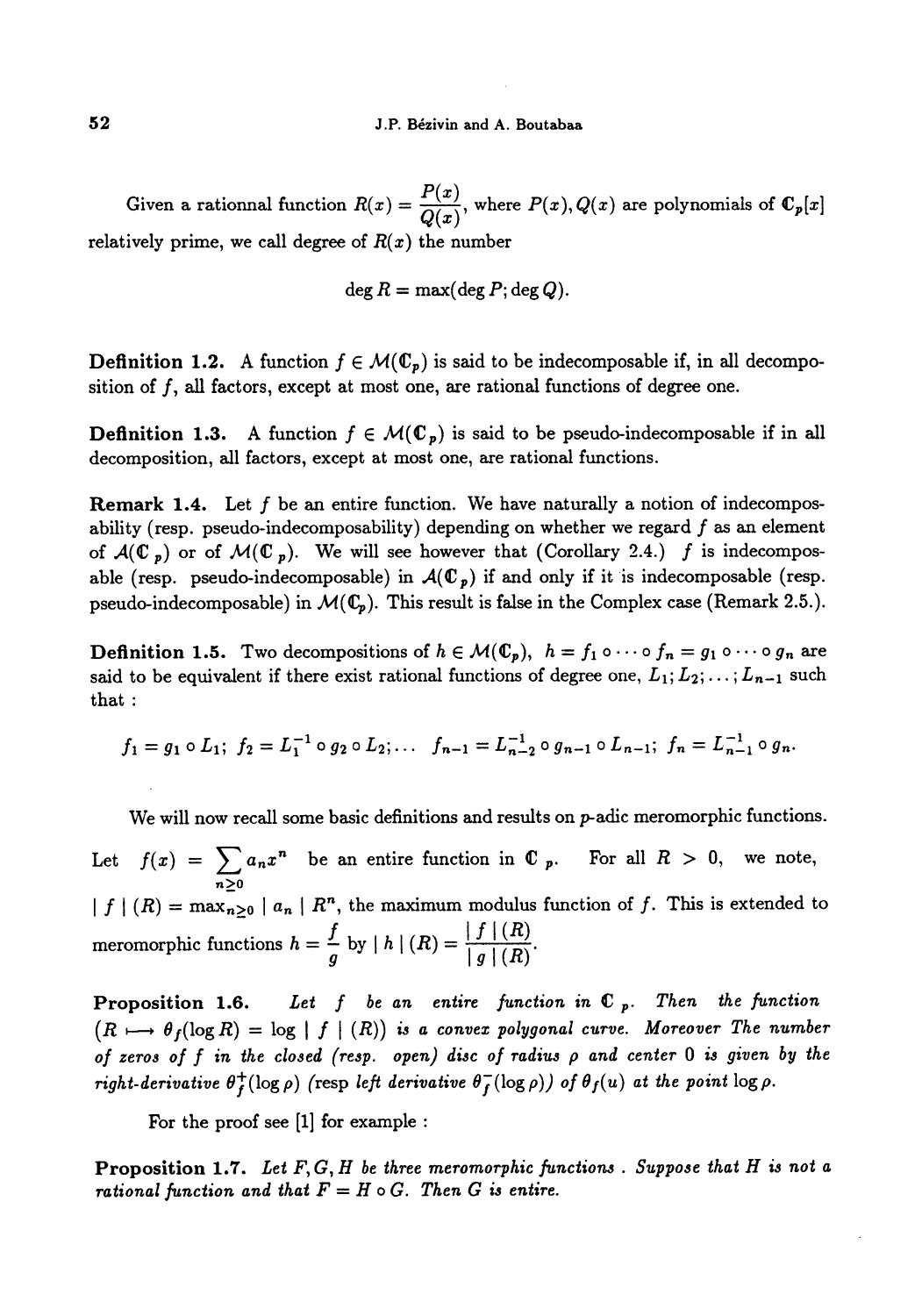**Proof.** We have  $H(x) = \frac{A(x)}{B(x)}$  where  $A(x)$  and  $B(x)$  are entire functions without common zeros. The fact that  $H(x)$  is not rational implies that there exist at most one value  $\omega_0 \in \mathbb{C}_p$ such that  $A(x) - \omega_0 B(x)$  is a polynomial. Let  $\omega$  be a value different of this eventual one. Then the entire function  $A(x) - \omega B(x)$  is transcendental and hence has infinitely many zeros, which we note  $c_k, k \in \mathbb{N}$ . Suppose that  $G(x)$  has a pole  $x_0$ . We set  $G(x) = \frac{W(x)}{(x - x_0)}$ where  $W(x)$  is an analytic function that has no zeros in an open disc  $|x - x_0| < R$  and  $\ell$ . an entire number  $\geq 1$ . For any k set  $T_k(x) = W(x) - c_k(x - x_0)^t$ . For one of these k let us choice  $\rho \in ]0, R[$  such that  $| c_k | \rho^{\ell} = | W(x_0) |$ . Hence we have :

$$
\left\{ \begin{array}{ll} \mid c_k \mid r^{\ell} \leq \mid W(x_0) \mid & \text{if } 0 < r < \rho \\ \mid c_k \mid r^{\ell} \geq \mid W(x_0) \mid & \text{if } \rho < r < R \end{array} \right.
$$

On the other hand, the fact that W has no zero in  $|x - x_0| < R$  implies that :

$$
|W|(r) = |W(x_0)| \quad \forall r \quad 0 < r < R.
$$

Hence we have :

$$
|T_k|(r) = \begin{cases} |W(x_0)| & \text{si } 0 < r < \rho \\ |c_k|r^{\ell} & \text{si } \rho < r < R \end{cases}
$$

Therefore the function  $T_k(x)$  has at least one zero  $x_k$  in the circle  $\vert x - x_0 \vert = \rho$ . Thus we have  $G(x_k) = c_k$ ; and so  $F(x_k) = \omega$ . consequentely, since the  $x_k$  are infinitely many, the function  $F(x) - \omega$  has infinitely many zeros in the disc  $|x - x_0| < R$ , which is a contradiction. Hence  $G(x)$  has no poles and so is entire.

Remark 1.8. The above proposition justifies the fact that, subsequently, in any decomposition of a meromorphic function f in the forme  $f = h \circ g$ , we suppose h meromorphic and  $g$  entire or  $h$  rational and  $g$  meromorphic.

The following result will enable us to show the existence of indecomposable or pseudoindecomposable transcendent meromorphic functions .

For an entire fonction f and a positive number  $\rho$ , we note  $m(f, \rho)$  the number of zeros of f in the open disc  $|x| < \rho$ ,  $M(f, \rho)$  the number of zeros of f in the closed disc  $|x| \le \rho$ and  $A(f, \rho)$  the number of zeros of f in the circle  $|x| = \rho$ ; each one of these zeros being computed with its multiplicity.

**Proposition 1.9.** Let H and G be two entire and non constant functions. Let  $\rho_0$  be a positive real number such that the function  $|G|(r)$  is strictly increasing for  $r > \rho_0$ . Let us put  $F = H \circ G$ . Then we have for all  $\rho > \rho_0$ :

- i)  $m(F, \rho) = m(H, |G|(\rho))m(G, \rho)$
- ii)  $M(F, \rho) = M(H, |G|(\rho))M(G, \rho)$
- iii)  $A(F, \rho) = A(H, |G|(\rho))M(G, \rho) + m(H, |G|(\rho))A(G, \rho)$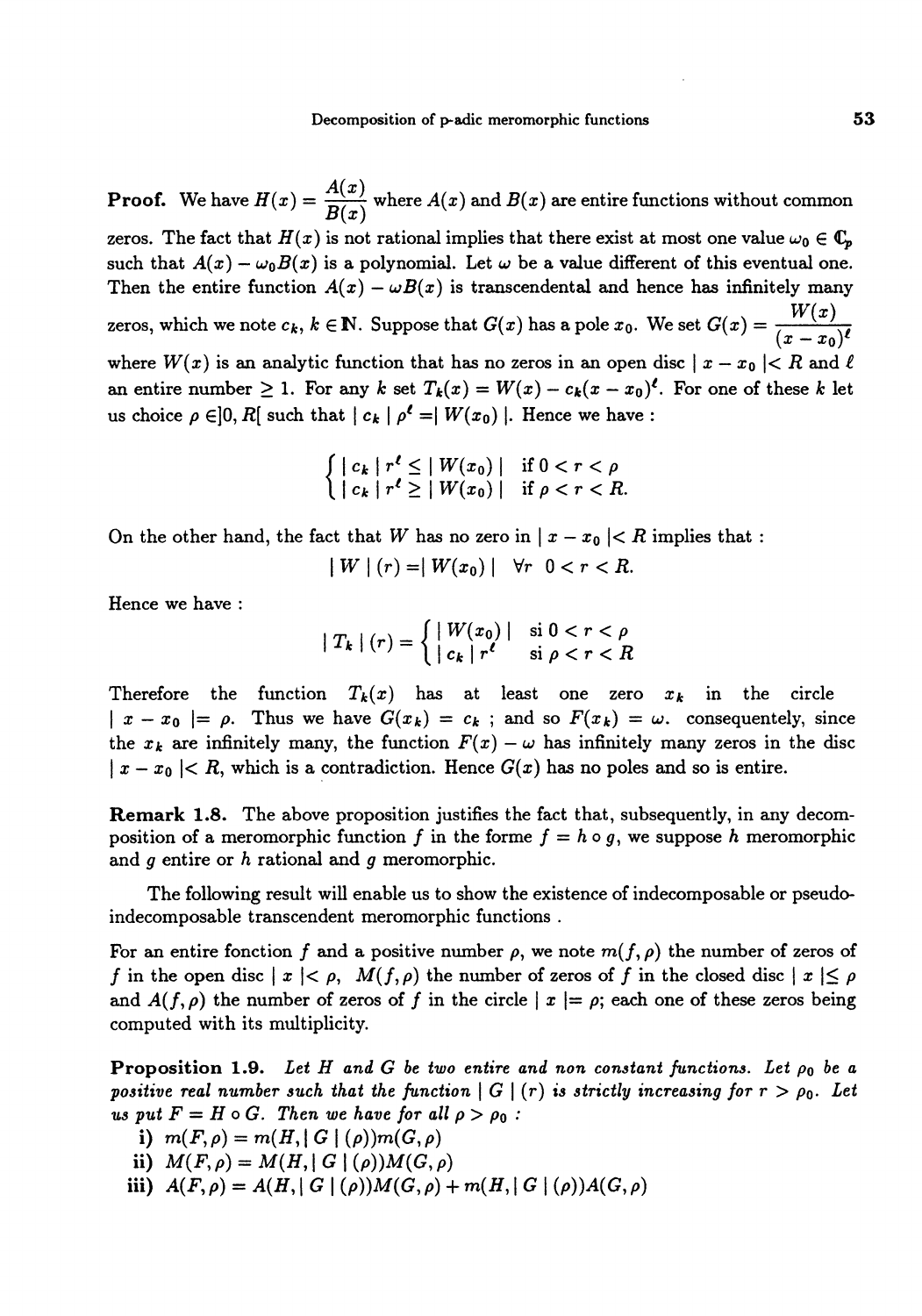**Proof.** From  $F = H \circ G$ ; we deduce that, for all r, we have :  $|F|(r) = |H|(|G|(r))$ . Since the function  $|G|(r)$  is strictly increasing for  $r > \rho_0$ , we deduce that, for  $u > \log \rho_0$ , we have :

(1)  $\theta_F^-(u) = \theta_H^-(\theta_G(u)) \cdot \theta_G^-(u)$ , and (2)  $\theta_F^+(u) = \theta_H^+(\theta_G(u)) \cdot \theta_G^+(u)$ .

By proposition 1.6, we have relations i) and ii). Substracting i) from ii), we obtain relation iii).

**Theorem 1.10.** Let  $F \in \mathcal{A}(\mathbb{C}_p) \setminus \mathbb{C}_p[x]$  and  $\lambda$  a positive entire number. We suppose that on infinitely many circles of center 0 of  $\mathbb{C}_p$ , F has a number of zeros included between 1 and  $\lambda$ . Then all decomposition of F of the form  $F = H \circ G$  with  $H, G \in \mathcal{A}(\mathbb{C}_p)$  implies that H or G is a polynomial of degree between 1 and  $\lambda$ .

**Proof.** If any of the functions H and G is a polynomial of degree between 1 and  $\lambda$ , we have for  $\rho$  enough large :  $M(G, \rho) \geq \lambda + 1$  and  $m(H, |G|(\rho)) \geq \lambda + 1$ .

On the other hand, the hypothesis of the Theorem and the formula iii) of the proposition 1.9 show that for an infinity of  $\rho$ 's arbitrarily large, we have  $A(H, |G|)(\rho) \neq 0$ or  $A(G, \rho) \neq 0$ . Then for such a  $\rho$  we have  $A(F, \rho) \geq \lambda + 1$ . This is a contradiction with the hypothesis. Hence H or G is necessarily a polynomial of degree between 1 and  $\lambda$ .

Corollary 1.11. Let  $F \in \mathcal{M}(\mathbb{C}_p) \setminus \mathbb{C}_p(x)$  and  $\lambda$  an entire  $\geq 1$ . We suppose that on an infinity of circles of center 0, F has a number of zeros included between 1 and  $\lambda$  and that on an infinity of circles of center 0, F has a number of poles included between 1 and  $\lambda$ . Then any decomposition of F in the form  $F = H \circ G$  with  $H \in \mathcal{M}(\mathbb{C}_p)$  and  $G \in \mathcal{A}(\mathbb{C}_p)$ implies that :<br>
G is a polynomial of degree between 1 and  $\lambda$ ,

or H is a rational function of degree between 1 and  $\lambda$ .

Corollary 1.12. A function  $F$  satisfying the assumptions of theorem 1.10 (resp. the ones of corollary 1.11) is :

- 1. indecomposable in  $\mathcal{A}(\mathbb{C}_p)$  (resp. in  $\mathcal{M}(\mathbb{C}_p)$ ) if  $\lambda=1$ .
- **2.** Pseudo-indecomposable in  $\mathcal{A}(\mathbb{C}_p)$  (resp. in  $\mathcal{M}(\mathbb{C}_p)$ ) if  $\lambda \geq 1$ .

**Proof.** Let  $H(x) = \frac{H_1(x)}{H_2(x)}$  where  $H_1, H_2 \in \mathcal{A}(\mathbb{C}_p)$  have no common zeros. Hence :  $F = \frac{H_1 \circ G}{H_2 \circ G}$ . Then we apply the theorem 1.10 to each of the functions  $H_1 \circ G$  and  $H_2 \circ G$ .

**Proposition 1.13.** Let  $F \in \mathcal{M}(\mathbb{C}_p)$  possessing the property to have in an infinity of discs of center 0 and radius arbitrarily large a prime number of zeros and in an infinity of discs of center 0 a prime number of poles. Then F is indecomposable in  $\mathcal{M}(\mathbb{C}_p)$ . In particular, if  $P(x) \in \mathbb{C}_p[x]$  and  $Q(x) \in \mathbb{C}_p[x]$  have degrees which are prime numbers, the rational function  $R(x) = \frac{P(x)}{Q(x)}$  is indecomposable.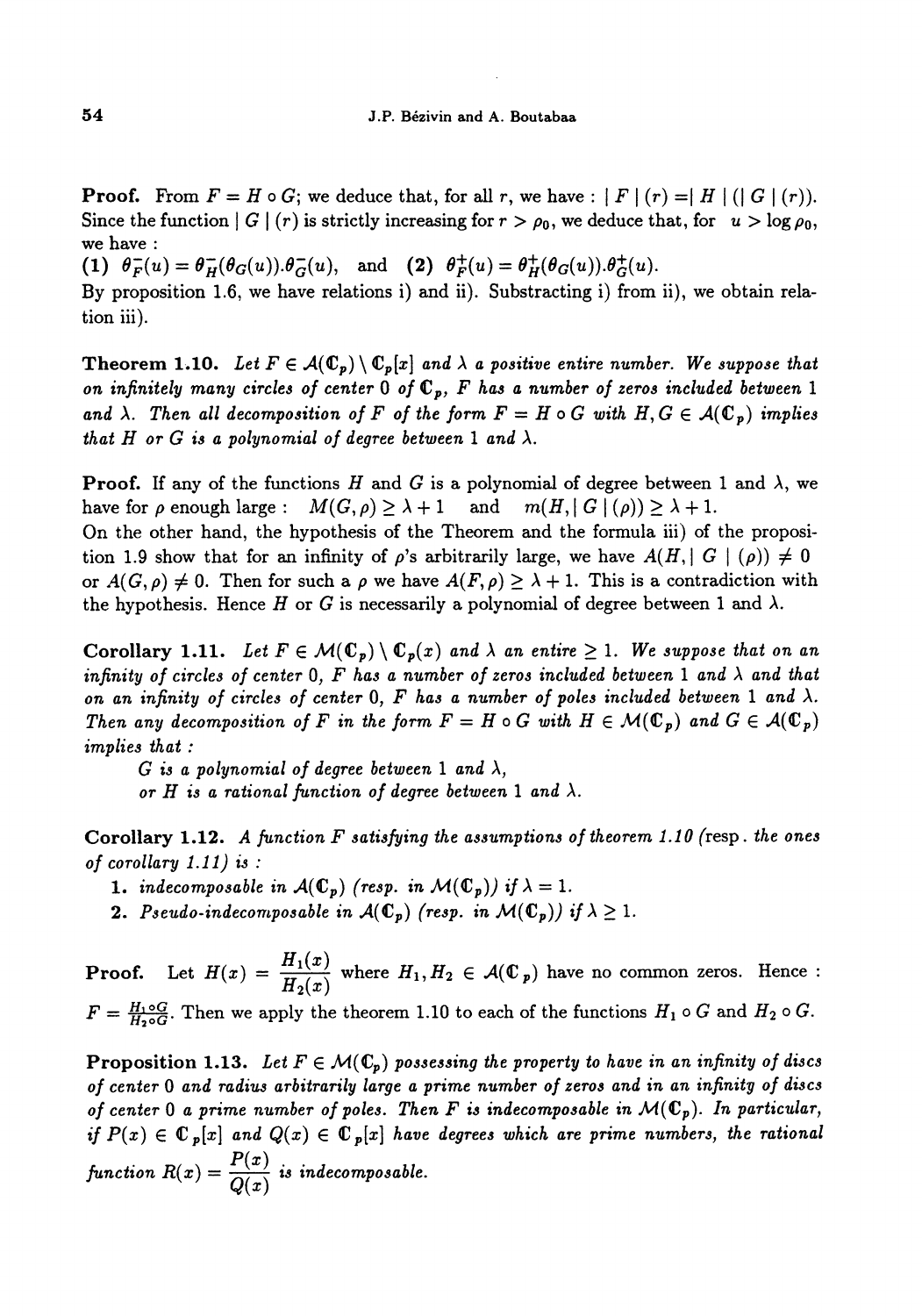Proof. We apply the relation ii) of the proposition 1.9.

Corollary 1.14. Let  $F \in \mathcal{A}(\mathbb{C}_p) \setminus \mathbb{C}_p[x]$ . We suppose that in an infinity of discs of center 0 and radius arbitrarily large, F has a number of zeros equal to the product of two prime numbers (not necessarily distinct). Then, either  $F$  is indecomposable, or it is a composite of two indecomposable factors.

Proof. We use the previous proposition.

Corollary 1.15. Let  $F \in \mathcal{A}(\mathbb{C}_p) \setminus \mathbb{C}_p[x]$  and  $\lambda \in \mathbb{N}^*$ . We suppose that in an infinity of discs of center 0 and radius arbitrarily large, F has a number of zeros equal to the product of  $\lambda$  prime numbers (not necessarily distinct). Then F is a composite of at most  $\lambda$  indecomposable factors.

Proof. We proceed gradually using the corollary 1.14.

Given a meromorphic function, it is not easy to know if it is decomposable or not. The first of the two next examples shows that a decomposable function may have non equivalent decompositions. The second example shows that a meromorphic function can have an infinity of prime factors.

**Example 1.16.** Let q be a prime number and  $\ell$  a positive entire relatively prime to q. Let  $(a_n)_{n\geq 0}$  be a sequence of elements of  $\mathbb{C}_p^*$  such that :

$$
|a_n| < |a_{n+1}| \quad \text{and} \quad \lim_{n \to +\infty} |a_n| = +\infty.
$$

We consider the following entire functions :

$$
F(x) = x^{\ell} \prod_{n \ge 0} (1 - \frac{x^q}{a_n}); \quad G(x) = x^{\ell} \prod_{n \ge 0} (1 - \frac{x}{a_n})^{\ell};
$$

$$
H(x) = x^{q\ell} \prod_{n \ge 0} (1 - \frac{x^q}{a_n})^q \text{ and } \varphi(x) = x^q.
$$

Let  $r_n = |a_n| \quad \forall n \geq 0$ . In the disc of center 0 and radius  $r_n$ , each of the functions F and G has  $nq + \ell$  zeros. On the other hand the theorem of Dirichlet guarantees that among the terms of the arithmetic progression  $(nq + \ell)_{n>0}$  there is an infinity of prime numbers. Hence the functions  $F$  and  $G$  verify the conditions of the proposition 1.13, and so are indecomposable. The function  $\varphi$  is evidently indecomposable and we have  $H = \varphi \circ F = G \circ \varphi$ . These two decompositions are clearly not equivalent.

**Example 1.17.** Let  $(a_n)_{n\geq 0}$  be a sequence of elements of  $\mathbb{C}_p^*$  such that :

$$
|a_n| < |a_{n+1}| \quad \text{and} \quad \lim_{n \to +\infty} |a_n| = +\infty.
$$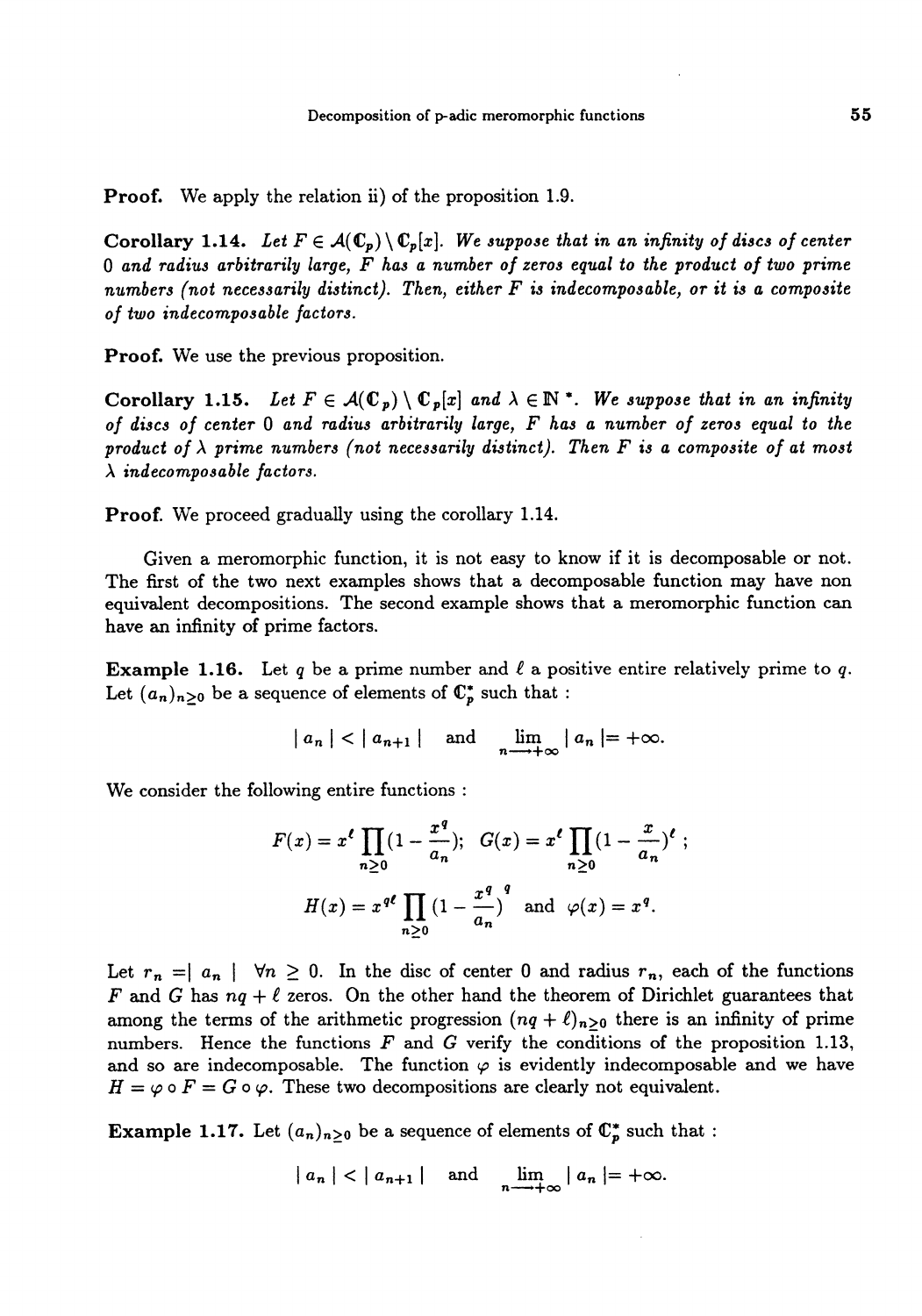Let  $f_n(x) = x(1 - \frac{x}{a_n})$ . We define the sequence  $(\varphi_n(x))$  by :

$$
\varphi_0(x) = x \text{ and } \varphi_{n+1}(x) = \varphi_n \circ f_n(x).
$$

Let  $R > 0$ . We will show that the sequence of  $\varphi_n(x)$  is of Cauchy in the space of functions analytic in the closed disc  $|x| \le R$ . We have :

$$
\varphi_{n+1}(x) = \varphi_n(x - \frac{x^2}{a_n}) = \sum_{n \geq 0} \left(\frac{-x^2}{a_n}\right)^k \frac{\varphi_n^{(k)}(x)}{k!}.
$$

On the other hand we have :  $|\varphi_n^{(k)}|(R) \leq |k| |R^{-k} |\varphi_n|(R)$ . Let N be the first index such that  $n > N$  implies that  $|a_n| > R$ . Hence we have :  $|\varphi_{n+1} - \varphi_n|(R) \leq |\varphi_n|(R) \frac{R}{|a_n|}$ . Consequently we have,  $| \varphi_{n+1} | (R) = | \varphi_n | (R)$  for all  $n > N$ . It follows that the sequence  $(\varphi_n(x))$  is of Cauchy in the space of functions analytic in the closed disc  $|x| \leq R$ . Hence the sequence  $(\varphi_n(x))$  converges to an entire function  $\varphi(x)$ . We can write for all k and  $n > k$ :

$$
\varphi_n(x) = f_0 \circ f_1 \circ \cdots \circ f_n \circ \theta_n(x),
$$

where  $\theta_n(x)$  is a function of the same type as  $\varphi_n(x)$  and hence will converge to an entire function  $\theta(x)$ . Hence we will have :

$$
\varphi(x)=f_0\circ f_1\circ\cdots\circ f_n\circ\theta(x);
$$

and this relation shows that the  $f_k(x)$ , which are indecomposable are factors of  $\varphi(x)$ . Hence  $\varphi(x)$  has infinitely many indecomposable factors.

### II. Comparison with polynomials and complex case.

We know that  $P(x)$  being a given polynomial, we have :

- (1)  $P(x)$  has at least one decomposition in indecomposable factors.
- (2) The number of indecomposable factors is finite and, is the same in any decomposition of  $P(x)$ .
- (3)  $P(x)$  has only a finite number of non equivalent decompositions.

Do these properties remain true for entire or meromorphic functions? Example 1.16 shows that  $(2)$  is no longer so. In fact, even if we assume that all decomposition of f has a finite number of factors, we can not show if this number is bounded and if it is the same in any decomposition. This is not obvious at all because only for rational functions the following result stated by Ritt [13] in 1922 has only been proved recently [2].

Proposition 2.1. (Ritt). There exists a rational function which has two decompositions into indecomposable functions each having a different number of factors.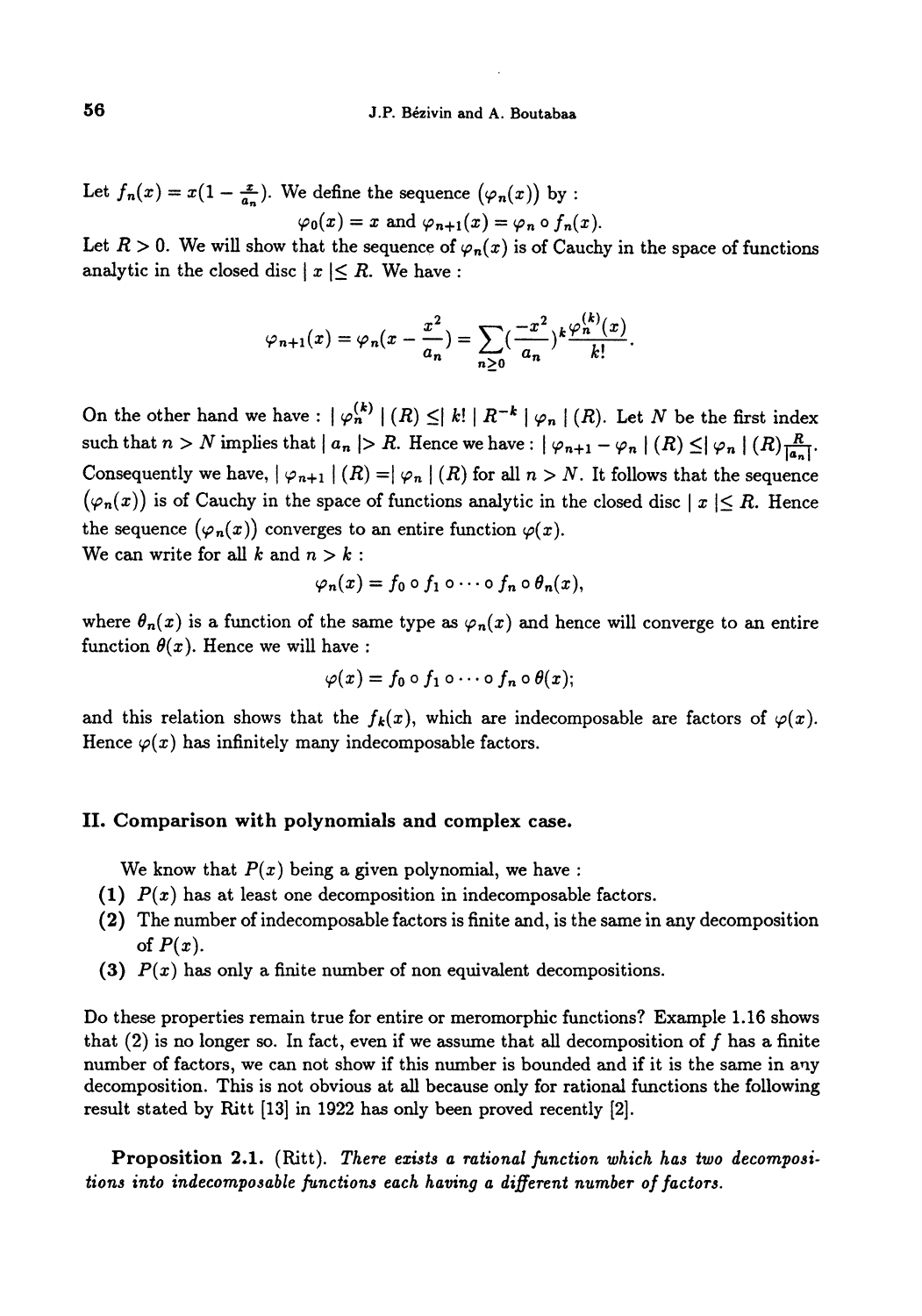On the other hand Ritt [13] had shown that for any decomposition of a polynomial into rational functions, there exists an equivalent decomposition into polynomials. The following result shows that this is extended to p-adic entire functions.

Theorem 2.2. Let  $F \in \mathcal{A}(\mathbb{C}_p)$ . Assume that  $F = G \circ H$  with  $G, H \in \mathcal{M}(\mathbb{C}_p)$ . Then there exist g,  $h \in \mathcal{A}(\mathbb{C}_p)$  such that  $F = g \circ h$ . Moreover, these two decompositions are equivalent.

# Proof.

- 1) If  $G \notin \mathbb{C}_p(x)$ , we have seen (Remark 1.8) that then H must be entire. On the other hand, we have  $G(x) = \frac{G_1(x)}{G_2(x)}$ , where  $G_1, G_2 \in \mathcal{A}(\mathbb{C}_p)$  are without common zeros  $G_1(H)$ . ° So  $F = \frac{G_1(H)}{G_2(H)}$ . We can assume that H is not constant. Then  $G_2(x)$  has no zeros; because if this is not the case and if  $x_0$  is a zero of  $G_2(x)$ , there exists  $x_1 \in \mathbb{C}_p$  such that  $H(x_1) = x_0$ . From which  $G_1(H(x_1)) = G_1(x_0) \neq 0$  and  $G_2(H(x_1)) = G_2(x_0) = 0$ and  $F$  would have a pole. Contradiction. Hence  $G_2$  has no zeros and is so equal to a constant  $\alpha$  different from zero. Hence  $G = \frac{G_1}{\alpha} \in \mathcal{A}(\mathbb{C}_p)$ .
- 2) If  $G(x) \in \mathbb{C}$   $p(x)$ , then there exist  $P(x), Q(x) \in \mathbb{C}$   $p[x]$  relatively prime such that  $G(x) = \frac{P(x)}{Q(x)}$ . So  $F = \frac{P(H)}{Q(H)}$ . H being non constant and meromorphic, it reaches all values of  $\mathbb{C}_p$  except at most one. This implies that  $Q(x)$  has at most one zero. If  $Q(x)$  has no zero, we have finished. Suppose that  $Q(x)$  has a zero  $\alpha$ . Set  $H(x) = \frac{H_1(x)}{H_2(x)}$ , where  $H_1, H_2 \in \mathcal{A}(\mathbb{C}_p)$  are without common zeros. Then the function  $H(x) - \alpha = \frac{H_1(x)}{H_2(x)} - \alpha$ has no zero. Hence  $H_1(x) - \alpha H_2(x) = \beta \neq 0$ . So we have  $H_1 = \alpha H_2 + \beta$  and  $H = L \circ H_2$ , where  $L = \frac{\alpha x + \beta}{x}$ . Hence  $F = T \circ H_2$ , with  $T = \frac{P}{Q} \circ L$ . We see that T must be a polynomial; because if not, F should have a pole. We see also that  $H_2 = L^{-1} \circ H$ , where  $L^{-1} = \frac{\beta}{x-\alpha}$ .

**Corollary 2.3.** If an entire function  $F$  is indecomposable (resp pseudo-indecomposable) in  $\mathcal{A}(\mathbb{C}_p)$ , then F is indecomposable (resp pseudo-indecomposable) in  $\mathcal{M}(\mathbb{C}_p)$ .

This result is false in  $C$ . Indeed, Ozawa [11] has shown that the function  $F(z) = (e^z - 1)e^{(e^z - 2z)}$  is indecomposable in  $\mathcal{A}(\mathbb{C})$ , but that  $F = f \circ g$  where  $f = \frac{x-1}{r^2}e^x$ and  $g = e^x$ . This means that in  $\mathcal{M}(\mathbb{C})$ , the function F is not even pseudo-decomposable.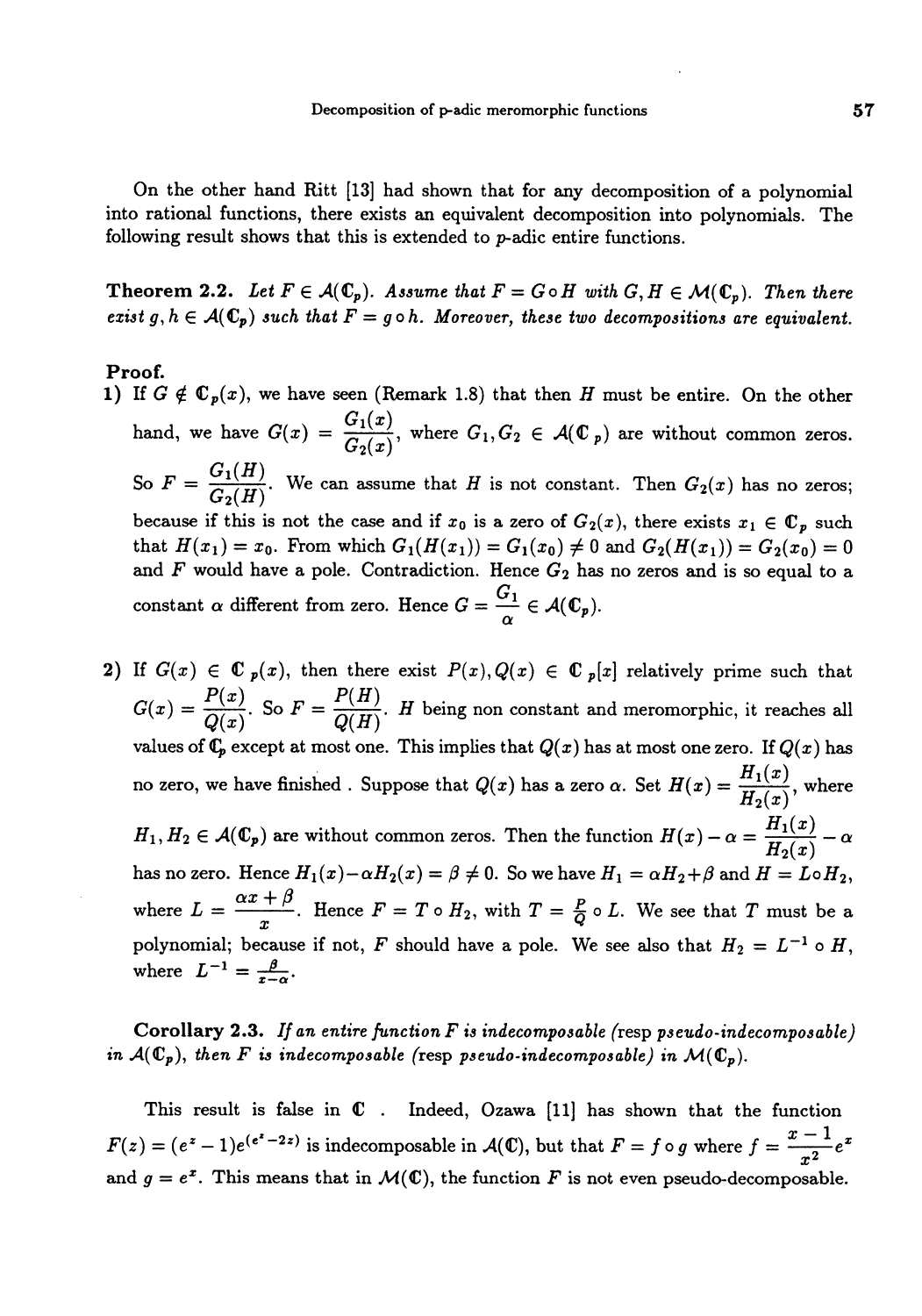# III. Common right factors of F and  $F^{(n)}$ .

Suppose that a *p*-adic meromorphic function  $F(z)$  and its derivative  $F'(z)$  have an entire function g as their common right factor, it is easily shown from  $F = f \circ g$  and  $F' = h \circ g$  that g must be a polynomial of degree one. It is no longer a simple problem of searching the possible forms of any common right factor of F and  $F^{(n)}$ . However, we have the following general result :

**Theorem 3.1.** Let  $F \in \mathcal{M}(\mathbb{C}_p) \setminus \mathbb{C}_p(x)$  and  $g \in \mathcal{A}(\mathbb{C}_p) \setminus \mathbb{C}_p[x]$ . Suppose that there exist a positive entire n and two meromorphic functions f and h (which are not rational functions of degree  $1)$  such that :

 $F = f \circ g$  and  $F^{(n)} = h \circ g$ . Then either f satisfies the following equation:  $A_n(x)f^{(n)}(x) + \ldots + A_{k+1}(x)f^{(k+1)}(x) + A_k(x)f^{(k)}(x) = 0$ , where  $A_i(x) \in \mathbb{C}_p[x]$ ;  $\sigma r$ <br> $g'^n = B_0 + B_1 g(x) + ... + B_m g^m(x)$ , where  $B_j \in \mathbb{C}_p$  and  $m \leq n$ .

We need the following results whose proofs are in  $[4]$  and  $[5]$ :

**Lemma 3.2.** Let  $h_0, ..., h_m, F_0, ..., F_m$  be elements of  $\mathcal{M}(\mathbb{C}_p)$  such that  $F_i \neq 0$ . Let  $g \in \mathcal{A}(\mathbb{C}_p)$  such that

$$
T(r, h_0) + T(r, h_1) + ... + T(r, h_m) = 0
$$
 (Log | g | (r)).

We suppose that :

$$
F_0(g)h_0(x) + \ldots + F_m(g)h_m(x) = 0.
$$

Then there exist polynomials  $P_0(x),...,P_m(x)$  with  $P_i(x)$  not all equal to 0 such that :  $P_0(q)h_0(x) + ... + P_m(q)h_m(x) = 0.$ 

The function  $T(r,.)$  above is the Nevanlinna caracteristic function. See [4] and [5].

Lemma 3.3. Let  $P(x,y,y',...,y^{(n)})$  be a differential polynomial in  $y,y',...,y^{(n)}$  with coefficients  $a_{i_0 i_1 ... i_n}(x) \in \setminus C_p[x]$ . Let  $d = max[i_0 + 2i_1 + ... + (n+1)i_n]$  for  $a_{i_0 i_1 ... i_n}(x) \neq 0$ . Suppose that there exists a transcendental meromorphic solution  $f(x)$  of the differential equation :

 $P(x, y, y', ..., y^{(n)}) = R(x, y)$ ; where  $R(x, y) \in \setminus C_p(x, y)$ . Then  $R(x, y)$  is a polynomial in y of degree  $\leq d$ .

For the proof see [5].

**Proof of theorem 3.1.** From  $F^{(n)} = h \circ q$ , we have : (1)  $f^{(n)}(g)D_n(g) + f^{(n-1)}(g)D_{n-1}(g) + ... + f'(g)D_1(g) - h \circ g = 0;$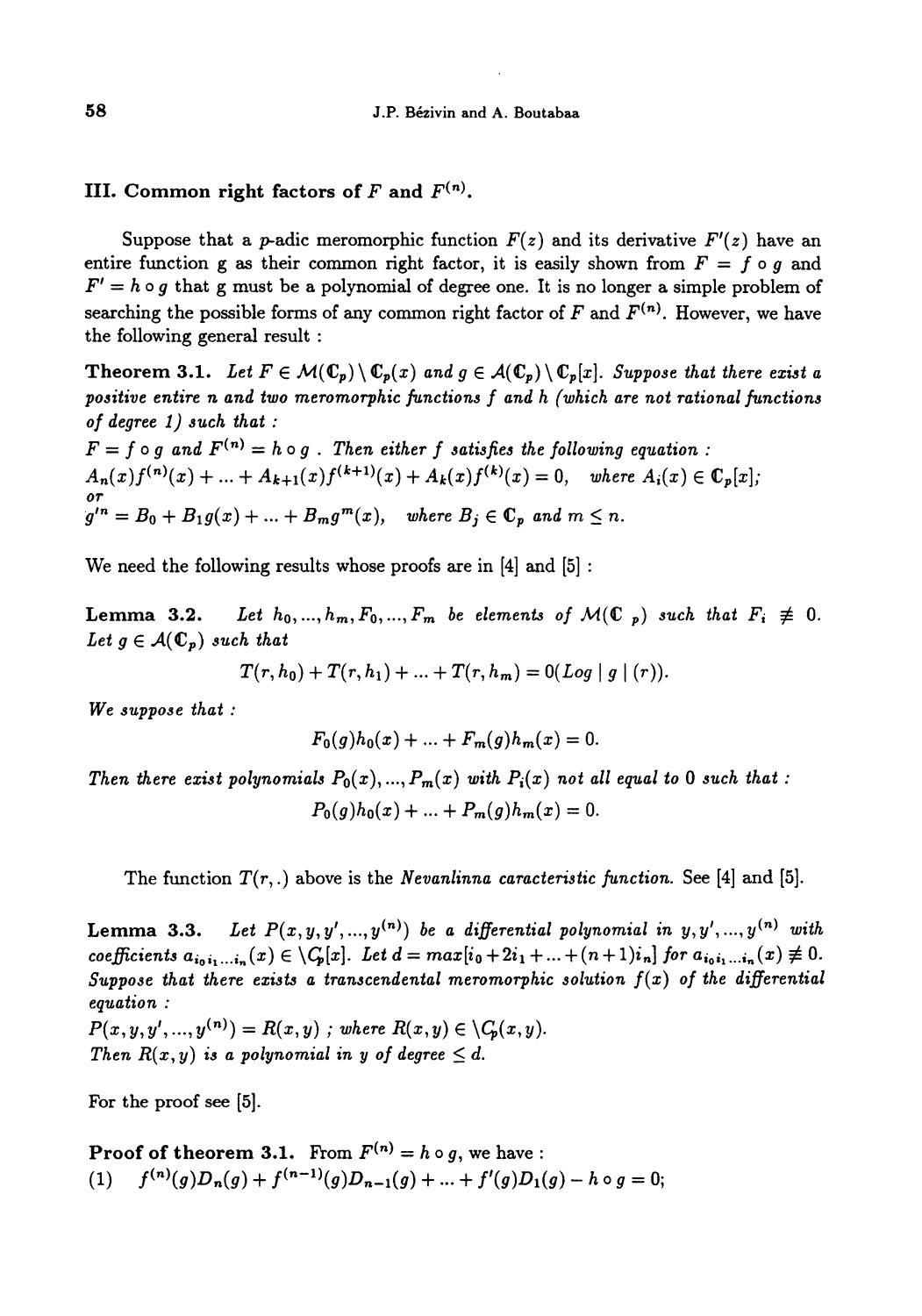where  $D_n(g) = g'^n$ ;  $D_{n-1}(g) = \frac{n(n-1)}{2} g'^{n-2} g''$ ; ...;  $D_1(g) = g^{(n)}$ . In general,  $D_i(g)$  is a homogeneous differential polynomial in  $g$  of degree  $i$ . Hence we apply lemma 3.2. with  $F_0 = -h, F_1 = f', ..., F_n = f^{(n)}$  and  $h_0 = 1, h_1 = D_i(g), h_n = D_n(g)$ . So there exist polynomials  $P_{1,1}(x),..., P_{n,1}(x)$  which are not all equal to 0 such that :  $P_{n,1}(g)D_n(g) + ... + P_{1,1}(g)D_1(g) + P_{0,1}(g) = 0$ Then if  $P_{n,1}(x) \not\equiv O$ , we have : (2)  $D_n(g) = R_{n-1,1}(g)D_{n-1}(g) + ... + R_{1,1}(g)D_1(g) + R_{0,1}(g)$ 

where the  $R_{i,1}(x)$  are rational functions. Multiplying (2) by  $f^{(n)}(g)$  and substructing this from  $(1)$  gives us :

(3) 
$$
[f^{(n-1)}(g) + R_{n-1,1}(g)f^{(n)}(g)]D_{n-1}(g) + ... + [f'(g) + R_{1,1}(g)f^{(n)}(g)]D_1(g) +
$$

$$
[R_{0,1}(g)f^{(n)}(g) - h(g)] = 0
$$

Applying lemma 3.2. once again we get :

(4)  $D_{n-1}(g) = R_{n-2,2}(g)D_{n-2}(g) + ... + R_{1,2}(g)D_1(g) + R_{0,2}(g)$ 

If we suppose that lemma 3.2. does not break down, this finally gives :

(5)  $D_n(g) = (g')^n = R(g)$ ; where  $R(x)$  is a rational function. In this case, we apply lemma 3.3 and get :  $(g')^n = a_0 + a_1g + ... + a_mg^m$  with  $m \leq d = 2n$ ;

But  $|(g')^n|(r) = |a_m g^m|(r) \leq \frac{|g^n|(r)}{r^n}$ ; which implies that  $m \leq n$ . If at some stage lemma 3.2 is not applicable, the procedure breaks down. But this means that one of the functions occuring in equations similar to (3) vanishes identically. Hence we have :  $A_n(x)f^{(n)}(x) + ... + A_{k+1}(x)f^{(k+1)}(x) + A_k(x)f^{(k)}(x) = 0$  where  $A_i(x) \in \mathbb{C}_p[x]$ .

# Bibliography

- [1] Y.Amice Les Nombres p-Adiques ; Presses Universitaires de France 1975.
- [2] W. Bergweiler An example concerning factorization of rational functions ; Expo. Math. 11 (1993) 281-283.
- [3] I.N. Baker et F. Gross On factorizing entire functions ; Proc. London Math. Soc (3), 18 (1968) 69-76.
- [4] A. Boutabaa Théorie de Nevanlinna p-adique ; Manuscripta Math. 367 (1990) 251-269.
- [5] A. Boutabaa Applications de la théorie de Nevanlinna p-adique ; Collectanea Math. 42, 1 (1991) 75-93.
- [6] A. Edrei Meromorphic functions with three radially distributed values ; Trans. Amer. Math. Soc 78 (1955) 276-293.